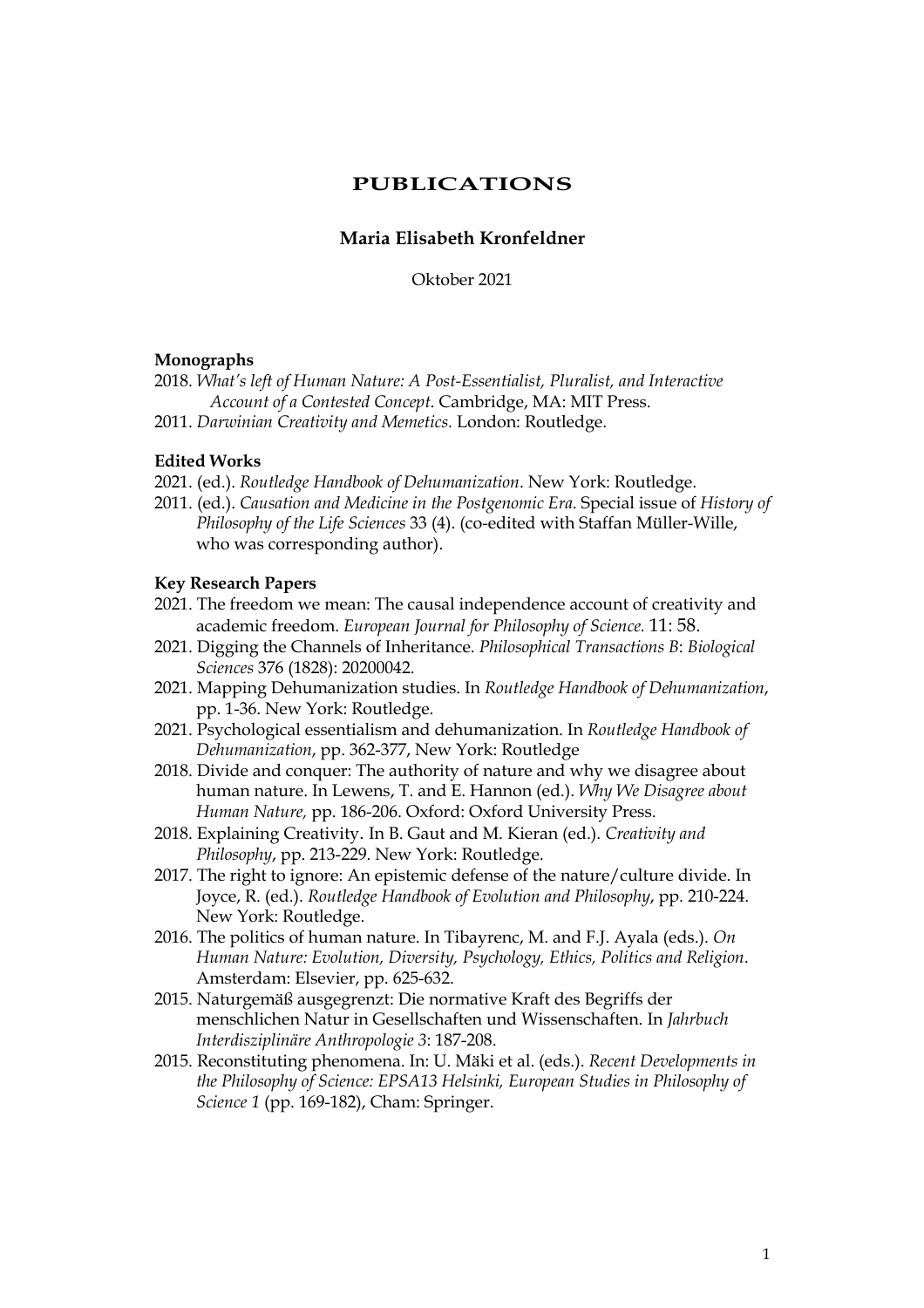- 2014. Interdisciplinarity in philosophy of science. *Journal for General Philosophy of Science 45:* 59-70. (corresponding author, co-authored with Marie Kaiser and Robert Meunier).
- 2014. How norms make causes. *International Journal of Epidemiology 43: 1707-1713.*
- 2014. Recent work on human nature: Beyond traditional essences, in *Philosophy Compass* 9: 642-652 (lead author, contributing co-authors: Neil Roughley and Georg Toepfer).
- 2013. Die epistemische Fragmentierung des Menschen: Wie der Mensch zwischen Natur und Kultur verschwindet. In: Hügli, Anton et. al. (eds.). Die anthropologische Wende. *Studia philosophica 72* (pp. 287-313). Basel: Schwabe.
- 2010. Won't you please unite? Darwinism, cultural evolution and kinds of synthesis. In: Barahona, Ana; Rheinberger, Hans-Jörg; Suarez-Díaz, Edna, eds. (2010). *The Hereditary Hourglass: Genetics and Epigenetics, 1868-2000*. Preprint 392 (pp. 111-125). Berlin: Max Planck Institute for the History of Science.
- 2010. Darwinian 'blind' hypothesis formation revisited. *Synthese* 175: 193–218.
- 2009. Meme, Meme, Meme. *Philosophia Naturalis 46*: 36-60.
- 2009. If there is nothing beyond the organic …: Heredity and culture at the boundaries of anthropology in the work of Alfred L. Kroeber. *NTM - Journal of the History of Science, Technology and Medicine* 17*:* 107-133.
- 2009. Genetic determinism and the innate-acquired distinction. *Medicine Studies* 2: 167-181.
- 2009. Creativity naturalized. *The Philosophical Quarterly* 59: 577-592.
- 2008. Trigger me: Evolutionspsychologie, Genzentrismus und die Idee der Kultur. *Darwin. Nach Feierabend – Zürcher Jahrbuch für Wissenschaftsgeschichte 4*: 31-46.
- 2007. Is cultural evolution Lamarckian? *Biology and Philosophy* 22: 493-512.
- 2005. Zum Begriff der psychologischen Kreativität als Basis einer naturalistischen Kreativitätstheorie: Eine kompatibilistische Rekonstruktion von Originalität und Spontaneität. In Abel, G. (2005). *Kreativität – Sektionsbeiträge des XX. Deutschen Kongresses für Philosophie*, 2. Bde., Bd. 1. (pp. 19-30). Berlin: Universitätsverlag der TU Berlin. (A short German version of "Creativity naturalized")

### **Further Scholarly Works**

- 2021. On hiding faces. To appear as part of the *American Philosophical Association Blog*, Jan 04, https://blog.apaonline.org
- 2020. Epigenetics, responsiveness and embodiment. In: D. Mahr and M. von Arx.. De-Sequencing: Identity Work with Genes. Palgrave Macmillan, pp. 81-88.
- 2016. Problems and prospects of interdisciplinarity: The case of philosophy of science. *Interdisciplinary Science Review* 41: 61-70 (corresponding author, coauthored with Marie Kaiser and Robert Meunier, revised and enlarged version of Problems and Prospects of Interdisciplinary Philosophy of Science: An Opinionated Report from the Workbench, *Briefe zur Interdisziplinarität 15 (2015): 32-41.*
- 2014. Review of Helen Longino's "Studying human behavior: How scientists investigate aggression and sexuality", *Isis* 105: 876-877.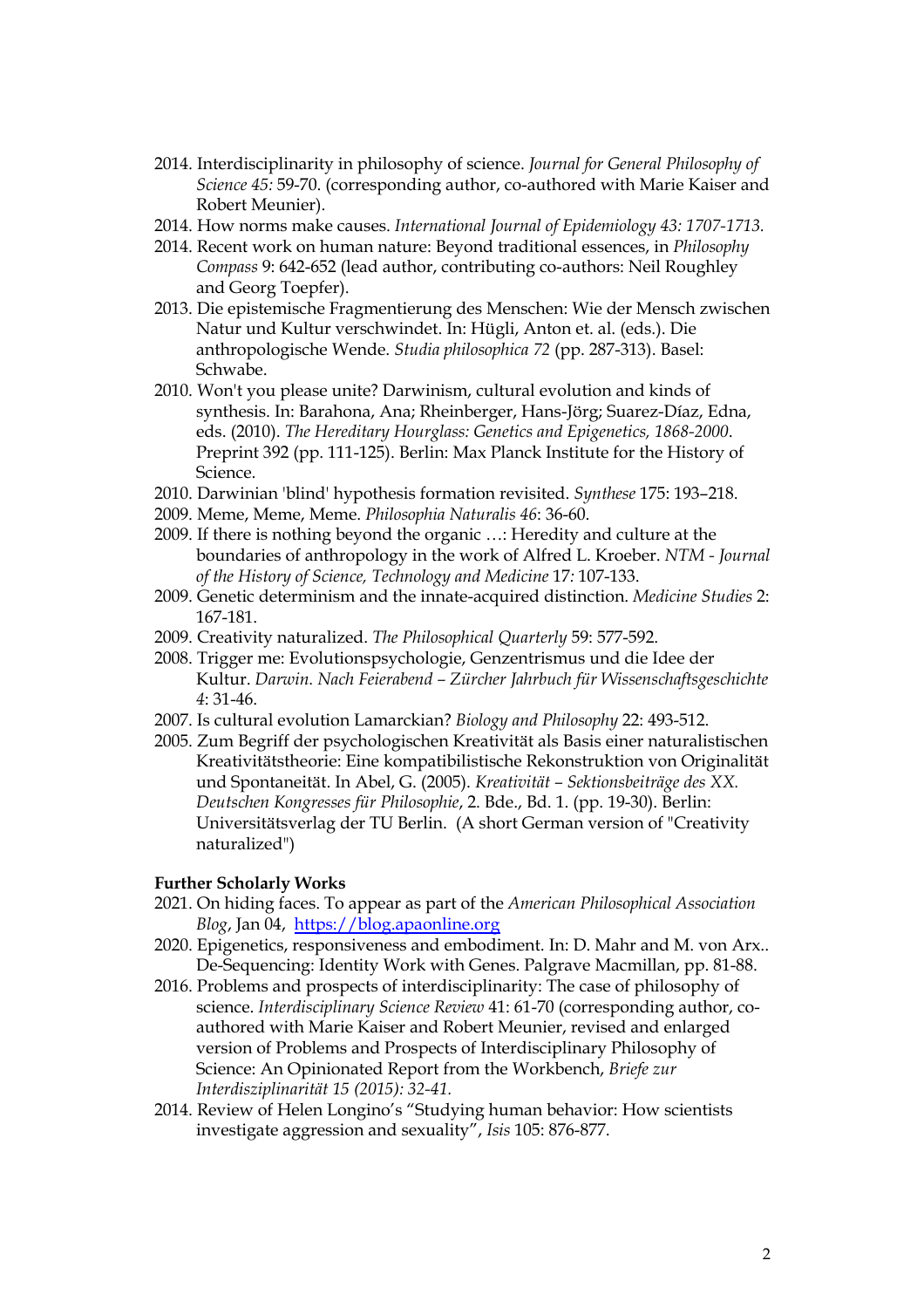- 2014. Untersuchen alle das Gleiche bzw. hinreichend Ähnliches? (Kommentar zu B. Krahé, Aggression: Eine sozialpsychologische Perspektive. *Jahrbuch Interdisziplinäre Anthropologie* 2: 78-84.
- 2013. Philosophie der Lebenswissenschaften: Entwicklungen und Tendenzen. *Information Philosophie* 4/2013: 14-27 (co-authored with all members of the *Netzwerk Philosophie der Lebenswissenschaften*).
- 2013. Darwinismus. In Christoph Demmerling und Pirmin Stekeler-Weithofer (Hg.). *Sprachphilosophie*, Wörterbücher zur Sprach- und Kommunikationswissenschaft online (WSK), Band 15, Berlin: DeGruyter.
- 2013. Evolution. In Christoph Demmerling und Pirmin Stekeler-Weithofer (Hg.). *Sprachphilosophie*, Wörterbücher zur Sprach- und Kommunikationswissenschaft online (WSK), Band 15, Berlin: DeGruyter.
- 2012. Seeds of change A comparative review of five new collections in the philosophy of biology. *Journal for General Philosophy Science* 43: 195-201.
- 2011. How to see the trees for the forest. Introduction to Special Issue "Causation and Disease in the Postgenomic Era." *History of Philosophy of the Life Sciences* 33 (4).
- 2010. Wenn Philosophen auf Biologen treffen: Über die Arbeit am Begriff im Dienste der Interdisziplinarität. *Briefe zur Interdisziplinarität* 6: 7-16.
- 2008. Über kleine und große Meilensteine: Wie wir finden, was wir suchen. (Kommentar zu M. Haidle: Kognitive und kulturelle Evolution). In: *Erwägen Wissen Ethik* 19: 177-178.
- 2005. Analogie in welcher Hinsicht echt, formal, nur bildhaft oder schlicht zu schwach? (Kommentar zu B. Stephan: Übereinstimmungen und Analogien zwischen der Evolution biotischer Systeme und der Entwicklung gesellschaftlicher Systeme). *Erwägen Wissen Ethik 16*: 400-402.

### **Miscellaneous**

2021. (with Lukas Einsele) Hiding Faces. *957 Independent Art Magazine*, Bd. 118 (Jun 2021)

- 2019. Ausgrenzung oder Diskurs? Fragen des Umgangs mit extremen Positionen. Stellungnahme. *Information Philosophie* 4 (2019), 36-47.
	- http://www.information-philosophie.de/?a=1&t=8892&n=2&y=1&c=60
- 2019. A university goes into exile. *American Philosophical Association Blog*, https://blog.apaonline.org, 03 Jan 19.
- 2018. Was sollen Philosoph/innen tun? Kommentar zur Podiumsdiskussion "Bedrohtes Denken" (DGPhil Kongress 2017), co-authored with Alexander Reutlinger. *Zeitschrift für philosophische Forschung* 72 (1): 114-118.
- 2011. Die Flause. In: Azzouni, Safia; Brandt, Christina; Gausemeier, Bernd; Kursell, Julia; Schmidgen, Henning; Wittmann, Barbara [eds.]: *Eine Naturgeschichte für das 21. Jahrhundert: Hommage à, zu Ehren von, in honor of Hans-Jörg Rheinberger*. Berlin: Max-Planck-Institut für Wissenschaftsgeschichte, 2011.
- 2008. Von Macbeth bis Machwerk: Kreativität und Abgrenzung. In: Von etwas, das nie aufhört. *Akademie Schloss Solitude Jahrbuch 9,* (pp. 100-102). Stuttgart: Merz & Solitude.
- 2005. Bestimmte Zufälle. In: *Schönleber: Bilder 2000-05* (Katalog des Künstlers Jürgen Schönleber), Regensburg.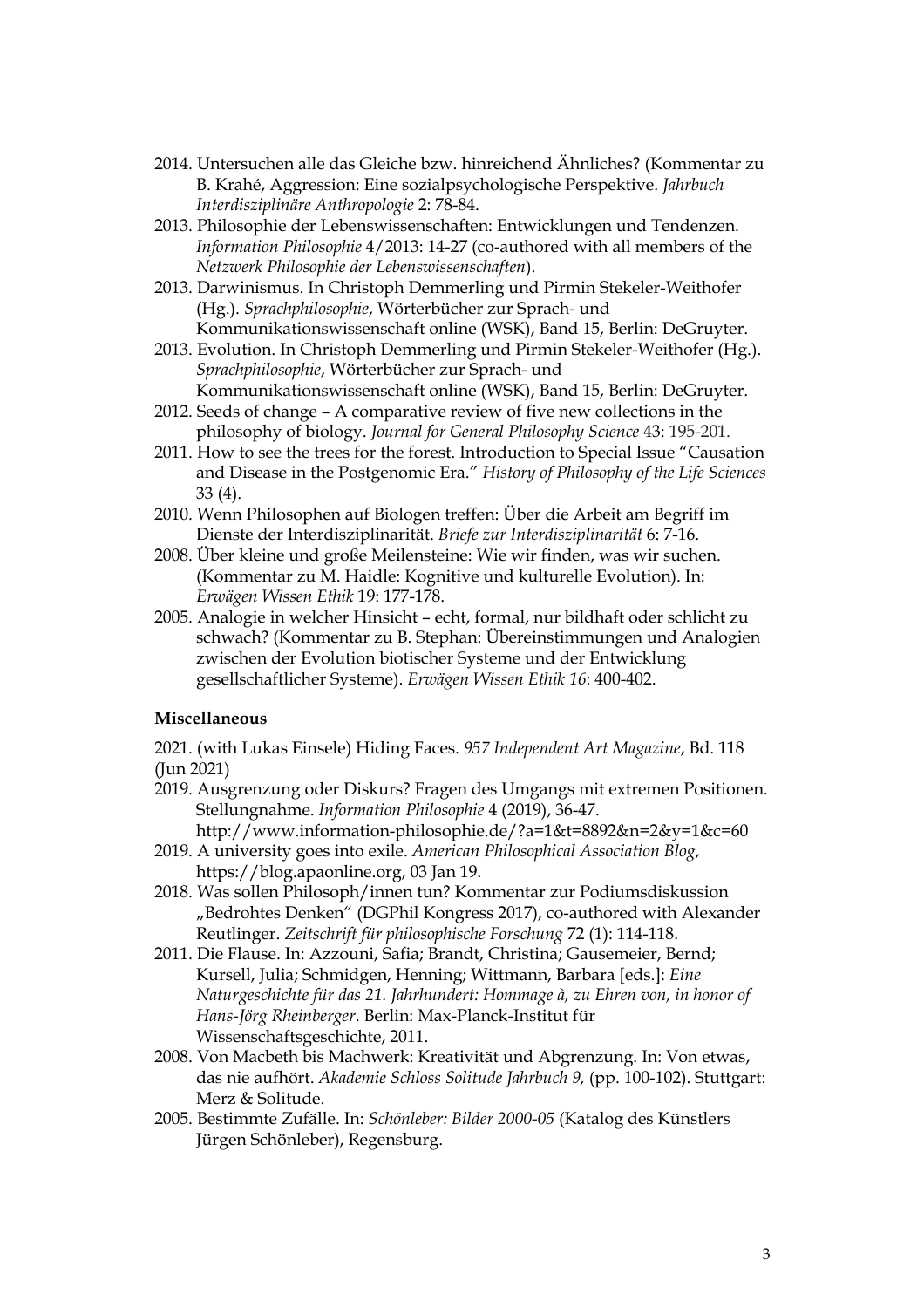- 2001. Neues Flaggschiff nimmt Fahrt auf: Das Graduiertenkolleg 'Kulturen der Lüge' begann mit einer Ringvorlesung. *Umail – Regensburger Universitätszeitung 6/2001*, mit Vitezslav Horak, 11.
- 2000. Neues zu Sprache und Geist. *Umail – Regensburger Universitätszeitung 5/2000*, mit Wolfram Hinzen and Sonja Wax, 20.
- 1999. Ein Besuch im SchumacherCollege: Ora et Labora über den Luxus der Askese. *diskus* – *Zeitschrift der StipendiatInnen der Heinrich Böll Stiftung e. V. 8,* 21-24*.*

# **Interviews Given in Print**

- 2019. Interview in the Hungarian weekly *Élet és Irodalom* (vol. LXIII/30), "Can we get rid of dehumanization?", 26 Jul 2019. Interviewer: László Köszeghy.
- 2017. Interview in *3am Magazine* "Darwinian Creativity, Memetics and Some ...", by R. Marshall, 14 Jan 17.
- 2017. Interview on Dehumanization, by Johannes Steizinger, in *Emergence of Relativism* Blog, 06 Jan 17*.*
- 2004. Interview in *De Volkskrant* "Creatief met Darwin Duitse filosofe onderzoekt culturele innovatie, by Door Ben van Raaij, 19 Jun 04, pp. 7W (Wetenschap).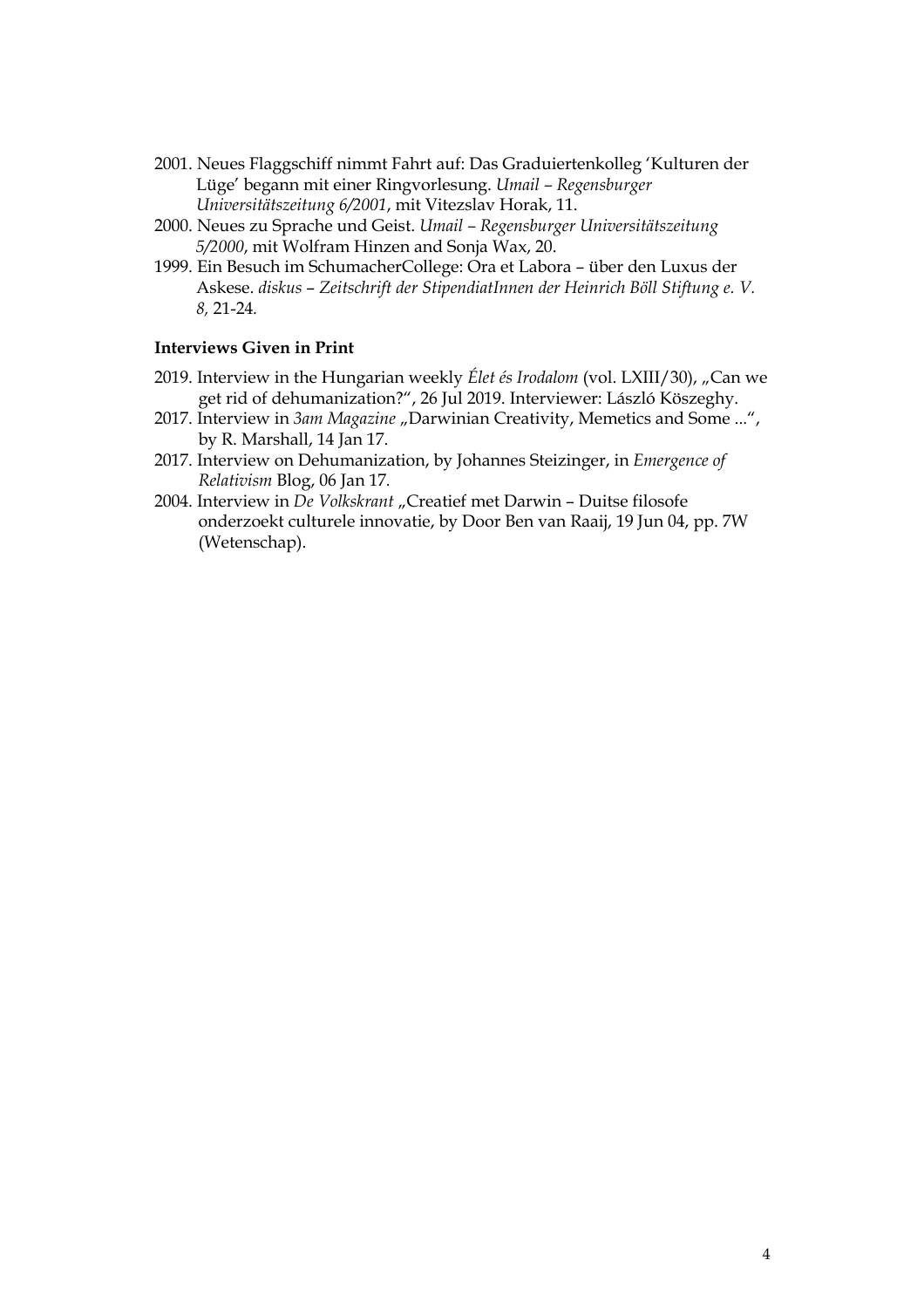# **TALKS**

#### **Keynote Lectures**

- 2019. What is dehumanization. Keynote at the Interdisciplinary Hungarian Conference *Dehumanization: The Shape of the Offender in Literature, Film and Philosophy*. Eötvös Loránd University, Budapest, 07-08 Feb 19.
- 2018. Explanatory looping effects. Keynote at the *Meeting of the European Network for Philosophy of the Social Sciences* (ENPOSS), Hannover, 30 Aug 18.
- 2015. The right to ignore: An epistemic defense of the nature-culture divide. Keynote at the *Meeting of the Nordic Network for Philosophy of Science*, Helsinki, 23-24 Apr 15.

# **Invited Talks**

- 2021. The Paradox of Dehumanization Resolved, as part of the *Virtual International Symposium in Phenomenology, Social Philosophy, and Philosophy of Mind, on "Dehumanization: New Philosophical Perspectives"*, (Oct 7, 2021, online)
- -------. Images of the Human from the Social Sciences, as part of the *Turing Center Lecture Series Images of the Human*, ETH Zürich, Sep 27, 2021, online.
- ------. Über Dehumanisierung und Essentialismus: Wie der Mitmensch zum Gegenmensch wird**.** *Colloquium Abteilung Philosophie*, Universität Bielefeld (Jul 07, 2021, online).
- ------. Going beyond a progressivist defense of academic freedom*. East European Network for Philosophy of Science Online Seminar*, May 13, 2021.
- 2020. Psychological Essentialism and Dehumanization. *Konrad Lorenz Institute Colloquium*, Dec 05, 2020.
- 2019. Wo endet Empathie? Über den Begriff des Mitmenschen und wie er zum Gegenmenschen werden kann, 18 Oct 2019, *Club of Vienna e.V. Conference*, Diplomatische Akademie, Wien.
- -------. Essentialism und Dehumanisierung. Colloquium talk, 26 May 2019, *Institut für Philosophy*, Universität Frankfurt.
- ---. 2019. Public evening lecture "Was meinen wir, wenn wir von der 'menschlichen Natur' sprechen? *Volkshochschule München*, 20 May 19, Munich.
- -------. Academic freedom in Hungary, Presentation as part of the DGPhil Arbeitstagung *Wissenschaft.Freiheit*, 23-24 April, 2019, Zentrum für Interdisciplinäre Forschung, Bielefeld.
- -------. On academic freedom as a prerequisite for scientific creativity. 2019 British Society of Aesthetics Connection Conference *Creativity Across the Arts and Sciences*, 16-17 Apr 19, Bristol
- -------. Die Epistemology des In/humanen: Dehumanisierung und der Begriff der menschlichen Natur. Workshop *(Un)Moral. Zur philosophischen Relevanz asymmetrischer Gegenbegriffe*, 24-25 Jan 19, Giessen.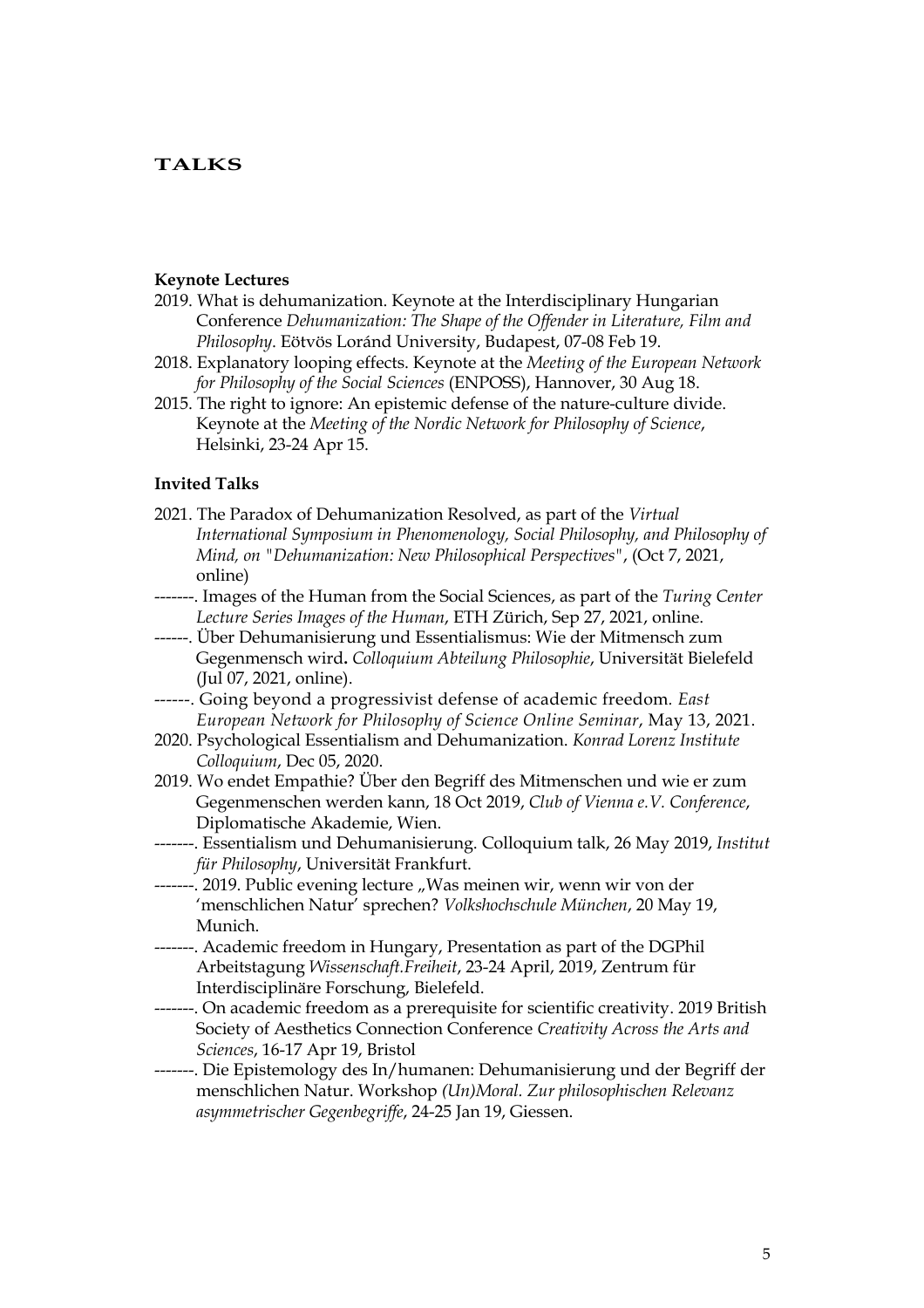- 2018. Wie sollten sich Philosoph\*innen in politischen Debatten äußern? (together with A. Reutlinger). Workshop on *Die gesellschaftliche Rolle der Philosophie*, 01-02 Nov 18, Erlangen.
- ------. From evolution to the lab: The importance of genealogy for the species concept between science and society, Conference *The Concept of Species and its Normative Dimension*, Zentrum für Literatur- und Kulturforschung, 21 Jun 18, Berlin.
- ------. Two reasons why the purist approach to science fails with respect to thick concepts. *Theoretical Philosophy Forum*, Institute of Philosophy, Faculty of Humanities, Eötvös Loránd University, 28 Feb 18, Budapest.
- 2017. Ist die Nature-Kultur-Unterscheidung noch zu retten? Research Group *The Role of Culture in Early Expansions of Humans* (ROCEEH), Heidelberger Akademie der Wissenschaften, 24 Nov 17, Heidelberg.
- ------. Specificity in causal reasoning. *Philosophy Colloquium*, Hungarian Academy of Science, 07 Nov 17, Budapest.
- ------. How to distinguish channels of inheritance, *Konrad Lorenz Institute*, 15 Mar 17, Vienna.
- ------. Time to stop talking about human nature? *Meeting of the Human Enigma Research Group*, 09 Mar 17, ELTE, Budapest.
- ------. Defending the nature-culture divide. Lecture as part of *The Human Mind Project*, School of Advanced Study at the University of London, 2 Mar 17, London.
- 2016. Reden über die menschliche Natur Nutzen oder Gefahr? Lecture Series of the *Club of Vienna* e.V., Wien, 06 Oct 16.
- ------. Explanatory looping effects. Colloquium *Philosophy, Logic and Philosophy of Science*, Munic Center for Mathematical Philosophy, 06 Jul 16.
- ------. The nature/culture divide in the postgenomic era. Lecture series *Biology of Genomes*, Center for Advanced Studies der LMU München, 13 Jun 16.
- ------. Should we eliminate human nature talk? *Colloquium* of the Institut für Philosophie, Universität Stuttgart, 11 Mai 16.
- ------. Should we eliminate human nature talk? Colloquium of the Doktorandenkolleg *The Sciences in Historical, Philosophical and Cultural Contexts*, Universität Wien, 05 Mai 16.
- 2015. Epistemic demarcation: A pragmatic reason why we disagree on human nature. Conference *Why We Disagree about Human Nature*. 10-11 Dec 15, University of Cambridge.
- ------. Defending the nature-culture divide: Ontological and epistemic aspects. Lecture Series *The Emergence of Relativism*, 23 Oct 15, Universität Wien.
- ------. Genes as identity constituting. International Workshop *Genographies: Our Sequenced Lives*, ZiF, 27 Oct 15, Bielefeld.
- ------. The genealogical concept of human nature. Workshop *Articulating Nature and Nurture: Inheritance, Heredity and Transmission of Identity*, Paris, 5-6 Mai 15.
- 2014. How behavioral scientists deal with explanatory complexity. *Third European Advanced Seminar in the Philosophy of the Life Sciences on Ontological Issues in the Life Sciences,* Konrad Lorenz Institute, 1-5 Sep 2014, Klosterneuburg.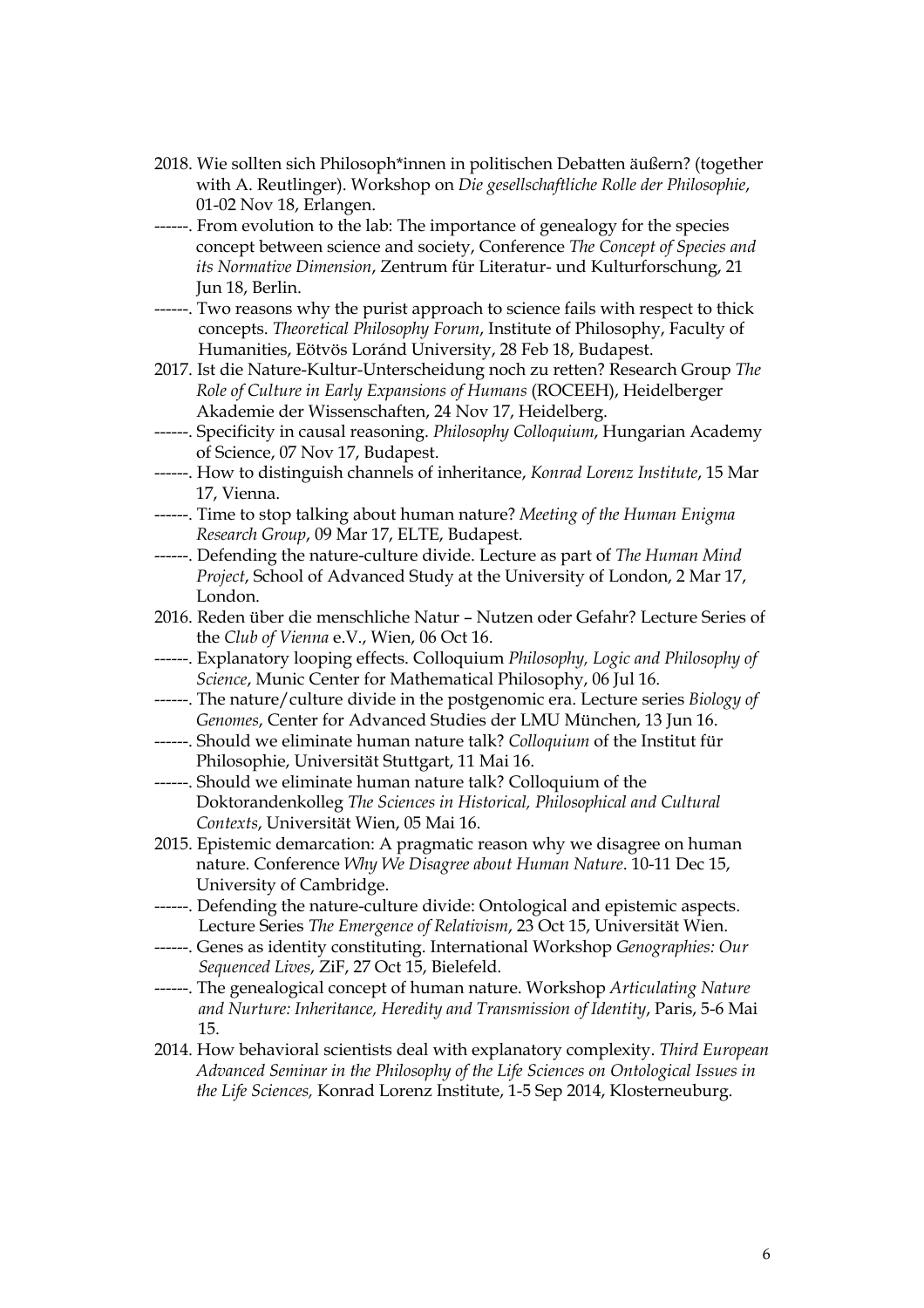- ------. Human nature Quo vadis? Eliminativist and Constructive Approaches to a Contested Concept in the Philosophy of Science. *Meeting of the Society for Women in Philosophy Germany*, 21 Jul 14, Bochum.
- ------. Wozu noch von der menschlichen Natur sprechen: Wissenschaftliche und politische Kritik eines umstrittenen Begriffs. *Philosophisches Kolloquium*, 24 Jun 14, Universität Regensburg.
- ------. Mit Darwin gegen die menschliche Natur. *Vortragsreihe "Menschliche Natur" der Philosophischen Gesellschaft*, 22 Apr 14, Basel.
- 2013. How norms make causes. *Philosophy of Science Colloquium*, 25 Jun 13, Universität Düsseldorf.
- ------. How norms make causes. *Dalhousie Philosophy Colloquium*, 25 Jan 13, Halifax.
- 2012. Levels, explanatory partitioning, and explanatory values, Workshop *Supervenience, Mechanistic Constitution, and Proportionality,* 16 Jul 12, Witten-Herdecke.
- ------. Die epistemische Fragmentierung des Menschen, oder wie der Mensch zwischen Natur und Kultur verschwindet. Abendvortrag auf dem *Doktrandenforum der Studienstiftung des Deutschen Volkes*, 14 Jun 2012, Fulda.
- ------. Die sogenannte blinde Variation. Workshop *Kulturelle Faktoren der Vererbung II: Formen*. Zentrum für Literaturwissenschaft, 14 Mar 12, Berlin.
- ------. Wozu noch von der menschlichen Natur sprechen, es gibt doch Gene? Pragmatische Funktionen und epistemische Rollen eines umstrittenen Begriffs. *Kolloquium des Historischen Seminars* der LMU, 27 Jan 12, München.
- 2011. Die epistemische Fragmentierung des Menschen: Wie der Mensch zwischen Natur und Kultur verschwindet. *Kolloquium* der *Zentralen Einrichtung für Wissenschaftstheorie und Wissenschaftsethik*, 25 Oct 11, Hannover.
- ------. The epistemic fragmentation of being human. *Scientific Seminar*, SEMM IFOM-IEO Campus, 20 May 11, Milan, Italien.
- ------. Natur, Kultur und die Fragmentierung des Menschen, *Ringvorlesung Entwicklung und Kultur*, 18 May 11, Universität Osnabrück.
- ------. The epistemic fragmentation of being human, *HPS Kollokvium*, 02 May 11, Aarhus University, Dänemark.
- ------. Der Mensch Der erste Freigelassene der Schöpfung? *Ringvorlesung Feed your brain – Life Sciences schauen über den Tellerrand*, 24 Jan 11, Universität Bielefeld.
- ------. Der Mensch zwischen Natur und Kultur. *Philosophisches Kolloquium*, 17 Jan 11, Universität Regensburg.
- 2010. Won't you please unite? Culture, evolution and kinds of synthesis. *Abteilungsseminar Evolutionsbiologie*, Universität Bielefeld, 21 Apr 10, Bielefeld.
- 2009. Won't you please unite? Cultural evolution and kinds of synthesis. *Darwin's Living Legacy: An International Conference on Evolution and Society*, British Council and Bibliotheca Alexandrina, 14-16 Nov 09, Alexandria, Egypt.
- ------. Mit Evolution zu einer neuen Einheit der Wissenschaften?, *R/evolutionäre Kultur // r/evolutionary culture.* Workshop *Forum Kulturreflexion*, 10 Jun 09, Universität Witten-Herdecke.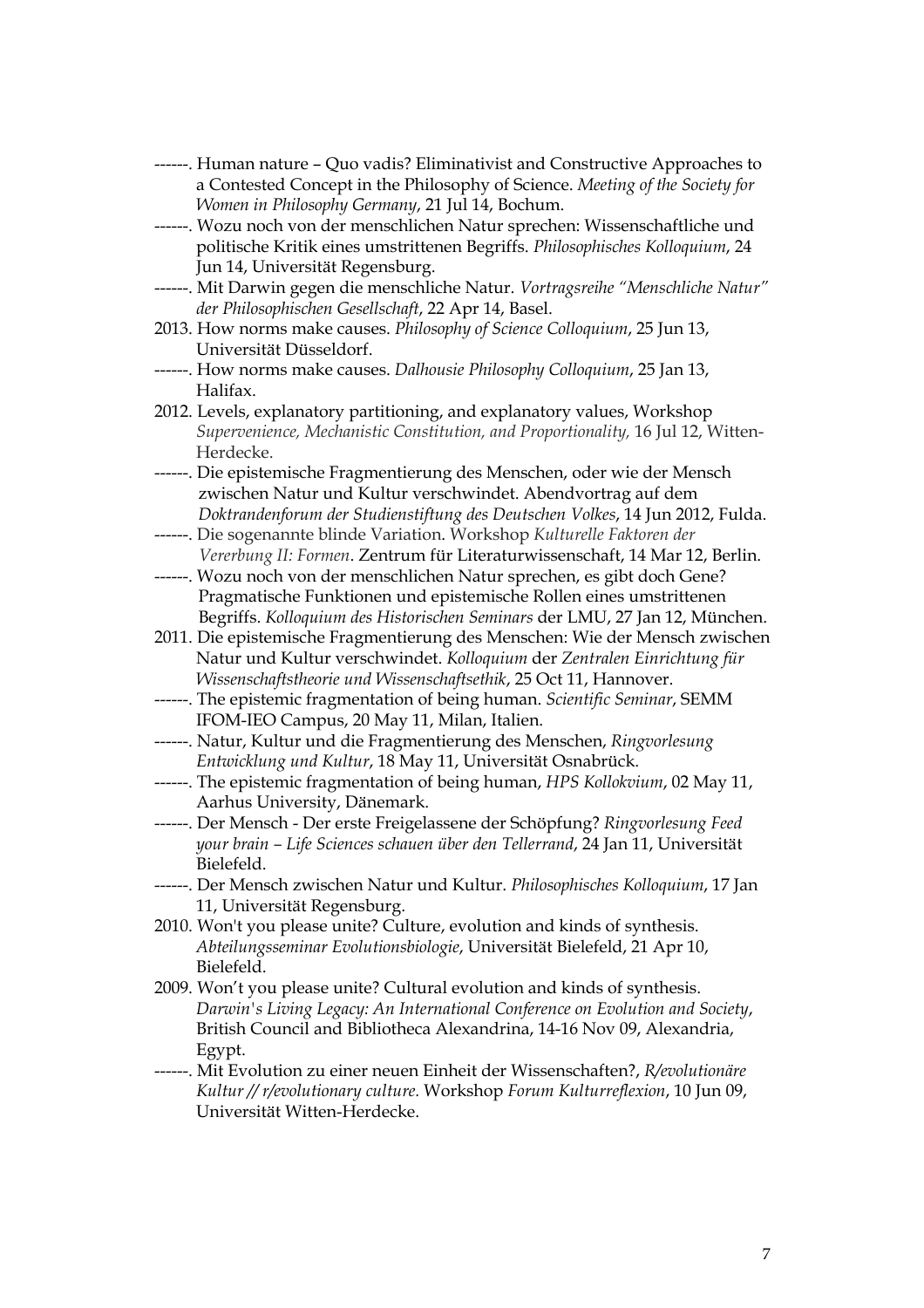- ------. Nature/nurture redux. *Séminaire de Philosophie de la Biologie,* Institut d'Histoire et de Philosophie des Sciences et des Techniques (IHPST), 05 Jun 09, Paris.
- ------. Biologie und Kultur: Eine vermeintliche Dichotomie. *Hegelforum 2009: Das Tanzende Tier: Beiträge zum Fortschritt der Menschheit*, 20 May 09, Bamberg.
- 2008. Trigger me. Evolutionspsychologie, Genzentrismus und die Idee der Kultur. Kolloquium *Zentrum Geschichte des Wissens,* Eidgenössische Technische Hochschule, 17 Apr 08, Zürich.
- 2006. Wer hat Angst vor Memen? Studientag *Evolutionistische Strukturen in den Geisteswissenschaften*, Kunsthistorisches Institut der Universität Köln, 02 Dez 06, Köln.
- ------. Ist kulturelle Evolution Lamarckistisch? *Institut für Geschichte der Medizin, Naturwissenschaft und Technik,* Ernst-Haeckel-Haus, 13 Feb 06, Jena.
- 2005. Wenn Biologen auf Philosophen treffen. *Andrea von Braun Stiftung*, 27 Nov 05, München.
- 2004. Is cultural evolution Lamarckian? Symposion over *Thema's uit de Filosofie en Biologie: Geest, Cultuur, Taal en Evolutie*, 14 Jun 04, Universiteit von Amsterdam.
- 2002. Zur Kreativität des Denkens. Bericht über eine Spurensuche. *Leibniz-Förderverein*, 6 Jul 02, Altdorf b. Nürnberg.
- ------. Zur Kreativität des Denkens. Das Neue ist relational. Kolloquium *Kulturinstitut an der J. Kepler Universität Linz*, 22 May 02, Linz.

# **Conference Contributions** (with CfA)

- 2020/2021. Academic Freedom and Creativity. Selected for presentation at the Meeting of the *East European Network for Philosophy of Science* (EENPS), Belgrade, Postponed to 2021.
- 2020. Thick Concepts and the Process of Disentangling Them, as part of the session "Working with thick concepts in the social and behavioral sciences", organized together with Catherine Herfeld; submitted for selection as part of the 2020 *Meeting of the European Network for Philosophy of the Social Sciences* (ENPOSS), Toulouse (moved online), 14-18 Sep, 2020.
- 2019. Essentialism and dehumanization. As part of the session on Dehumanization, *International Society for History, Philosophy and Social Studies of Biology* (ISHPSSB) meeting, 7-12 Jul 19, Oslo.
- ------. Digging the channels. Meeting of the *Gesellschaft für Wissenschaftsphilosophie* (GWP, German Society for Philosophy of Science), 25-27 Feb 19, Cologne.
- 2018. Two reasons why the purist approach to science fails with respect to thick concepts. *Meeting of the German Analytic Philosophy Association*, 17-20 Sep, Köln.
- 2017. Time to stop talking about human nature? Meeting of the *European Philosophy of Science Association*, 06-09 Sep 17, Exeter.
- 2016. Human nature between science and politics: Dehumanization, Essentialism and the Call for Elimination, Meeting of the *Gesellschaft für Wissenschaftsphilosophie* (GWP, German Society for Philosophy of Science), 10 Mar 16, Düsseldorf.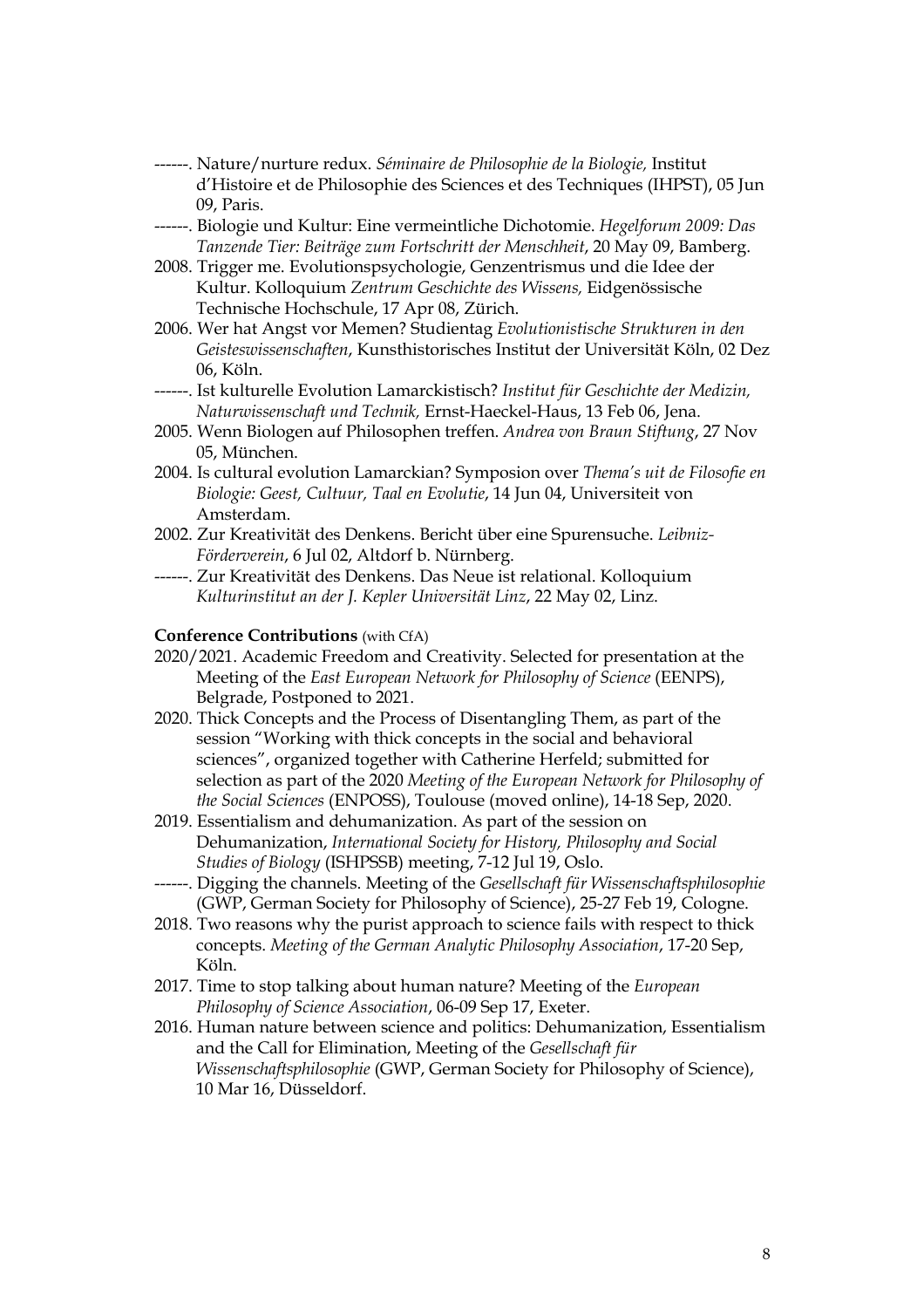- 2015. The concept of human nature in light of contemporary dehumanization studies. *Meeting of the International Society for History, Philosophy and Social Studies of Biology*, 5-10 Jul 15, Montreal.
- ------. Die normative Kraft eines Begriffs der menschlichen Natur in den Wissenschaften vom Menschen, *10. Kongress der Österreichischen Gesellschaft für Philosophie*, 4-6 Jun 15, Innsbruck.
- 2014. When specificity trumps proximity. *Twenty-Fourth Biennial Meeting of the Philosophy of Science Association* (PSA), 06 – 08 Nov, Chicago.
- ------. Wozu noch von der menschlichen Natur sprechen? *XXIII. Deutscher Kongress für Philosophie* (DGPhil), 28 Sep – 03 Oct 14, Münster.
- ------. A view from the kaleidoscopic: How behavioral scientists deal with explanatory complexity. *International Conference on Causality and Complexity in the Sciences*, 8-11 Sep 14, Köln.
- ------. Dehumanisierung: Die politische Seite des Begriffs der menschlichen Natur. *Biologie und Politik - Jahrestagung der Deutschen Gesellschaft für Geschichte und Theorie der Biologie (DGGTB)*, 12-15 Jun 14, Bonn.
- 2013. Divide and conquer: A strategy to beat complexity, *Meeting of the European Philosophy of Science Association* (EPSA), 30 Aug 13, Helsinki.
- ------. Explanatory virtues and genetic causation, 09 Jul 13, Meeting of the *International Society for History, Philosophy and Social Studies of Biology*  (ISHPSSB), Montpellier.
- ------. Norms of reaction and causal explanation, 02 Jul 13, Conference *Causality and experimentation in the sciences*, Paris.
- ------. To have an effect of one's own: Causal complexity, reconstituting the phenomena, and explanatory values. *Meeting of the Gesellschaft für Wissenschaftsphilosophie* (GWP13), 11 Mar 13, Hanover.
- 2012. Die epistemische Fragmentierung des Menschen: Wie der Mensch zwischen Natur und Kultur verschwindet. Tagung der Schweizerischen Philosophischen Gesellschaft: *Die Anthropologische Wende*, 11 May 12, Zürich.
- 2011. What use was human nature? Meeting of the *International Society for the History, Philosophy and Social Studies of Biology* (ISHPSSB), 11 Jul 11, Salt Lake City, Utah.
- 2010. The causal conception of human nature in the postgenomic era. Meeting of the *Philosophy of Science Association (PSA)*, 4–6 Nov 10, Montreal.
- ------. Human Nature. Conference *Current Topics in the Philosophy of the Human Sciences*, TU Berlin, 17-19 Jun 10.
- 2009. Viel Lärm um Nichts: Wie Darwinistisch ist die evolutionäre Erkenntnistheorie? Internationale Konferenz der *Gesellschaft für analytische Philosophie* (GAP), 14-17 Sep 09, Bremen.
- ------. Won't you please unite? On Darwinism, grand theory and the disciplinary structure of science. Meeting of the *International Society for the History, Philosophy and Social Studies of Biology* (ISHPSSB), 12-16 Jul 09, Brisbane.
- 2008. Heredity/culture: Bipolar distinctions and the disciplinary boundary between anthropology and biology. *Three societies 2008 (*6. Joint Meeting of the *BSHS, CSHPS, and HSS)*, Oxford, 4-6 Jul 08, Oxford.
- ------. Disciplinary primitives: The function of the nature/nurture distinction in boundary work. Conference *Biological Explanations of Behavior: Philosophical*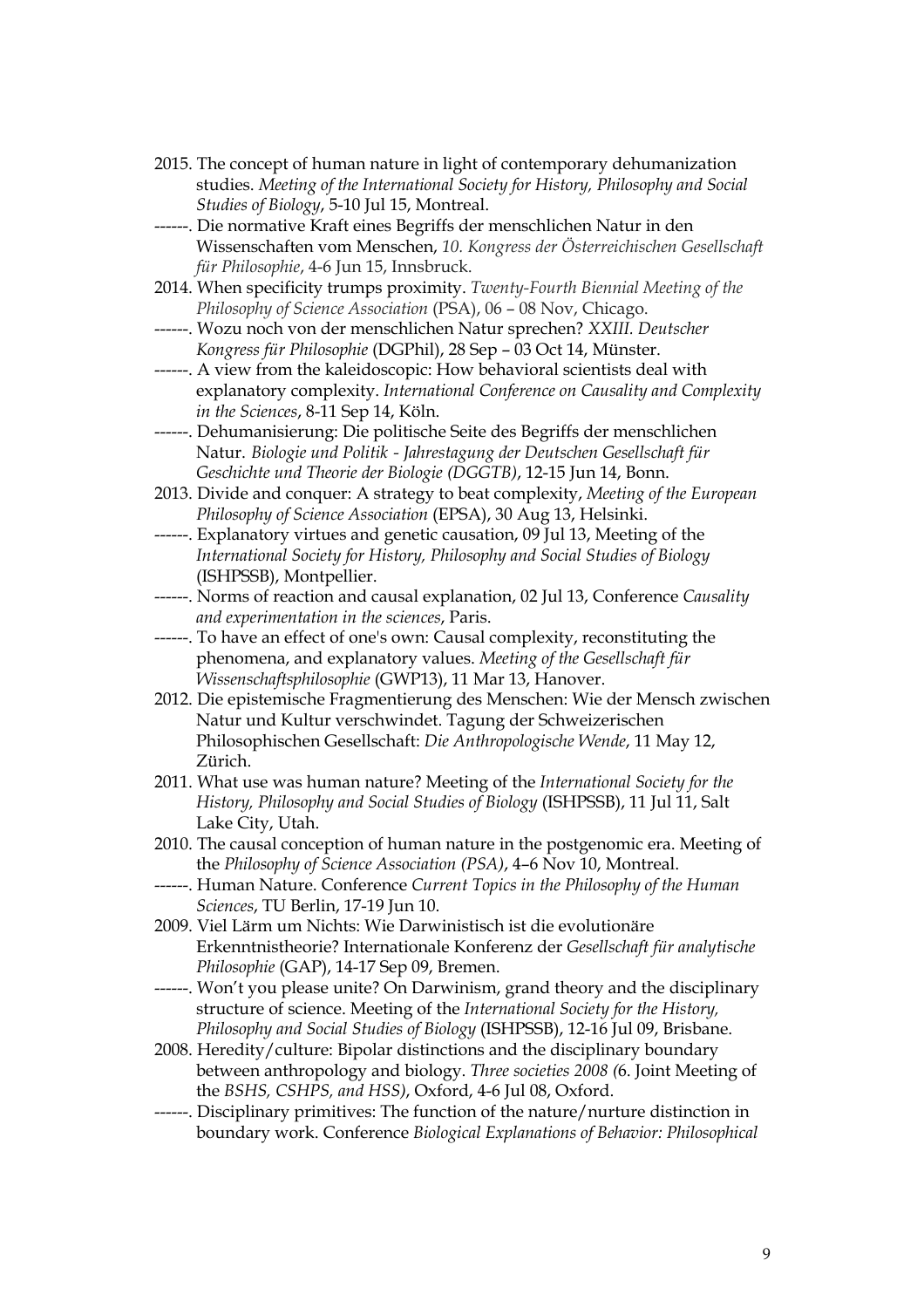*Perspectives,* Center for Philosophy and Ethics of Science, University of Hannover, 14 Jun 08, Hannover.

- 2007. In the name of culture: The history and importance of cultural inheritance. Meeting of the *International Society for the History, Philosophy and Social Studies of Biology* (ISHPSSB), 28 Jul 07, Exeter.
- ------. Genetic determinism and the history of the innate-acquired distinction. NGFN Symposium *Remaking the Future of Health? In Search for Individual and Public Health in the Age of Genomics*, 30 Jun 07, Mainz.
- 2005. Zum Begriff der psychologischen Kreativität als Basis einer naturalistischen Kreativitätstheorie: Eine kompatibilistische Rekonstruktion von Originalität und Spontaneität. Kreativität – XX. Deutschen Kongress für Philosophie der *Deutschen Gesellschaft für Philosophie* (DGPhil), 27 Sep 05, Berlin.
- ------. Objections against creativity as based on blind variation: selective processes, guided variation and cognitive mechanisms in creativity. Meeting of the *International Society for the History, Philosophy and Social Studies of Biology* (ISHPSSB)*,* 15 Jul 05, Guelph (Canada).
- 2003. Is cultural evolution Lamarckian? Meeting of the *International Society for the History, Philosophy & Social Studies of Biology* (ISHPSSB), 19 Jul 03, Wien.

**Further Talks** (at events organized by me, or as local or visiting group member)

- 2021. Academic Freedom and the Argument from Truth, as part of the *APSE-CEU-IVC Lecture Series* (Nov 11, Vienna).
- -------. Short input on Academic Freedom, as part of the *OSUN University-wide seminar* Epistemologies of Academic Freedom (Oct 04, 2021, online).
- 2020. Presentation *The Paradox of Dehumanization Resolved*, as part of the CEU *Philosophy Departmental Colloquium*, Apr 28, Webinar.
- 2019. Research Show Case on the Project *The Epistemology of the In/Human*, as part of *CEU's Inauguration Ceremony*, Nov 15, 2019, Vienna.
- -------. Keynote *What's Left of Human Nature*. The first *Bayreuth-Budapest graduate conference in analytic philosophy*, 17-19 May 19, Bayreuth.
- 2018. How Nature and Nurture Drifted Apart. Talk as part of the CEU Summer school *The Biological and the Social between 1900 and Today*, 16 Jul 18, Budapest.
- ------. Science and values: The case of aggression research. CEU *Workshop on Science and Values*, 09 Jul 18, Budapest.
- ------. What is dehumanization? Presentation as part of the CEU Conference *Dehumanizing the Other: How to respond to Islamophobic, anti-Semitic and anti-Roma anti-refugee speech?*, 06 Jun 18, Budapest*.*
- 2017. Gender inequality, under-determination and assumptions about giftedness and creativity in philosophy and other fields, Faculty Seminar on *Scaling gender research: Understanding inequalities from millions of observations to indepth fieldwork*, 07 Nov 17, Budapest.
- ------. Should We Eliminate Human Nature Talk? Vortrag im Rahmen des von mir organisierten Kolloquiums *Human Nature and Dehumanization*, Kongress der Deutschen Gesellschaft für Philosophie (DG Phil), 24-27 Sep 17, Berlin.
- ------. Thick concepts, naked numbers and disappearing evidence: Two reasons why the purist approach to science fails. Workshop *Biases and Values in Science*, Munich Center for Mathematical Philosophy, 14 Jul 17, Munich.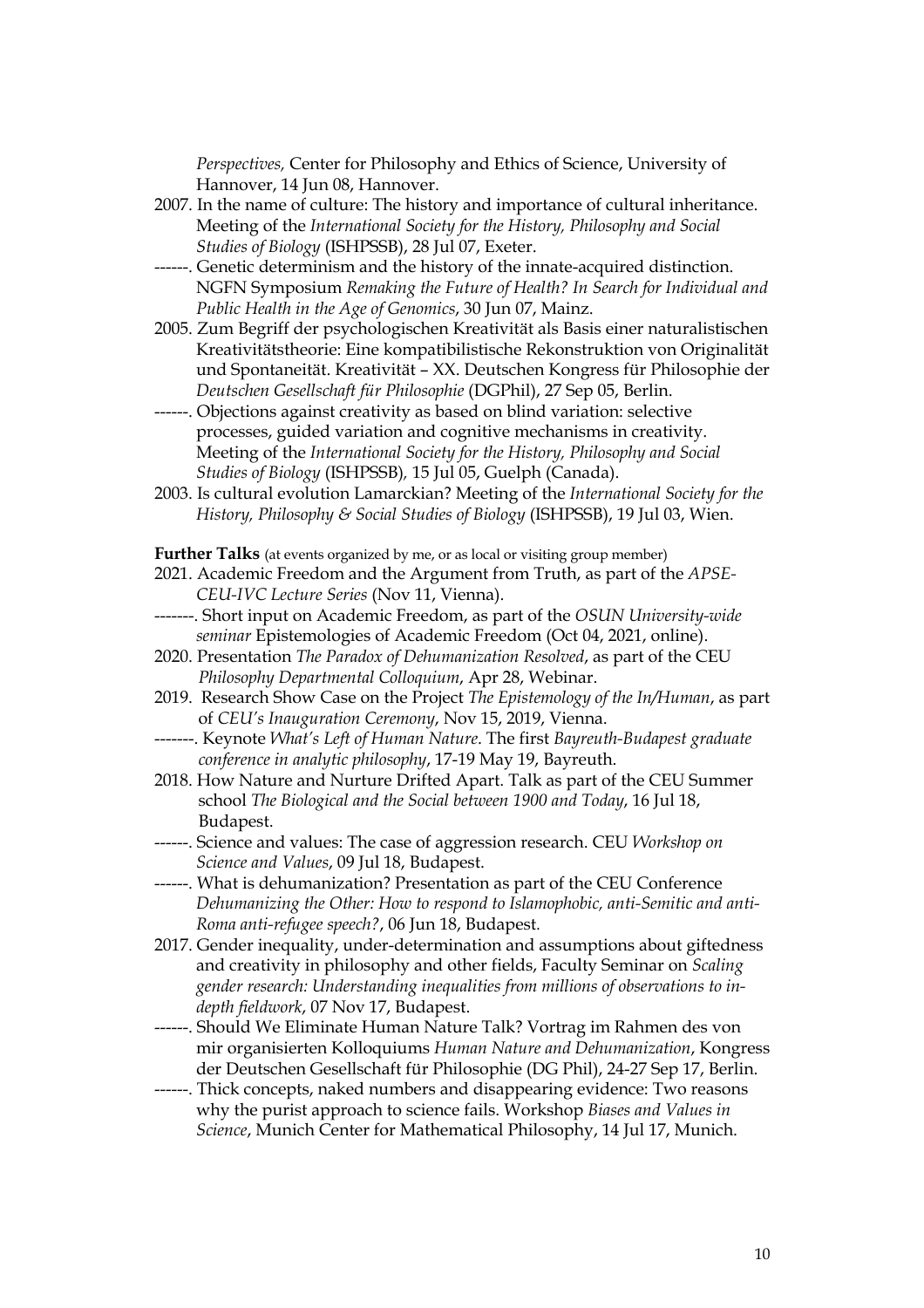- ------. Limits of explaining creativity? Lecture at the Interdisciplinary CEU Summer School *Creative Cognition: Evolutions, Processes, Applications*, 03-07 Jul 17, Budapest.
- 2016. In the name of humanity, shouldn't we stop talking about human nature? Keynote lecture at the *CEU Philosophy Graduate Conference*. 04 Nov 16, Budapest.
- -------. Human nature Quo vadis? Eliminativist and constructive approaches to a contested concept in the philosophy of sciences. Lecture at Summer School *What makes us human? Philosophical and religious perspectives in China and the West*, 14 Jul 16, Budapest.
- ------. Leaps into the dark: Freedom as spontaneity. CEU faculty seminar on *Open Societies and Free Minds: Hannah Arendt and the Idea of Open Society*, 18 Mar 16, Budapest.
- ------. Explaining creativity. CEU Faculty seminar on *Chance and Necessity in Discovery and Innovation: An Opportunity for Social Minds?* 25 Feb 16, Budapest.
- 2015. Four reasons not to give up the nature-culture divide. *OSCAR Workshop*, 08 Oct 15, Central European University, Budapest.
- ------. "Look at these beings: you cannot fail to grant …": Dehumanization, implicit bias and the duty to know. Panel discussion on *Philosophy, the refugee crisis, and how to help in Hungary*, Central European University, Budapest, 22 Sep 2015.
- 2014. The right to ignore: An epistemic defense of the nature-culture divide. *Workshop History of the Human Sciences*, 24 Jan 14, Chicago.
- 2013. Human nature and epistemic demarcation. *Workshop History of the Human Sciences*, 01 Nov 13, Chicago.
- ------. The natures of kinds without essences, 22 Aug 13, Symposium on Human nature des *Netzwerks Philosophie der Lebenswissenschaften*, Siggen.
- ------. The genealogical concept of human nature. *Lunchtime Seminar of the Center for Philosophy of Science*, 12 Feb 13, Pittsburgh.
- 2012. Causal complexity and reconstituting phenomena. *Lunchtime Seminar of the Center for Philosophy of Science*, 02 Oct 12, Pittsburgh.
- ------. Divide and conquer: An epistemic strategy to beat complexity? Symposium *Systems biology of the brain: Philosophical aspects*. 20 Jul 12, LMU, München.
- ------. How norms make causes. First Bielefeld-Bochum Colloquium: *Philosophical Perspectives on Epistemology, Mind, and Science*, 05 May 12, Bochum.
- ------. Human nature and causal relevance. Workshop *Concepts in Use: Genes, Races and Human Nature*. 05 Apr 12, Bielefeld.
- 2011. Human nature and causation. *Club Treffen*, Abteilung Philosophie, 15 Jun 11, Bielefeld.
- ------. Explaining creativity. *Philosophy Departmental Seminar*, 20 Apr 11, University of Sydney, Australia.
- ------. Human nature as a causal category. *Work-in-Progress Seminar*, Sydney Centre for Time, 11 Apr 11, University of Sydney.
- ------. The epistemic fragmentation of being human. *HPSS Seminar*, 04 Apr 11, University of Sydney, Australia.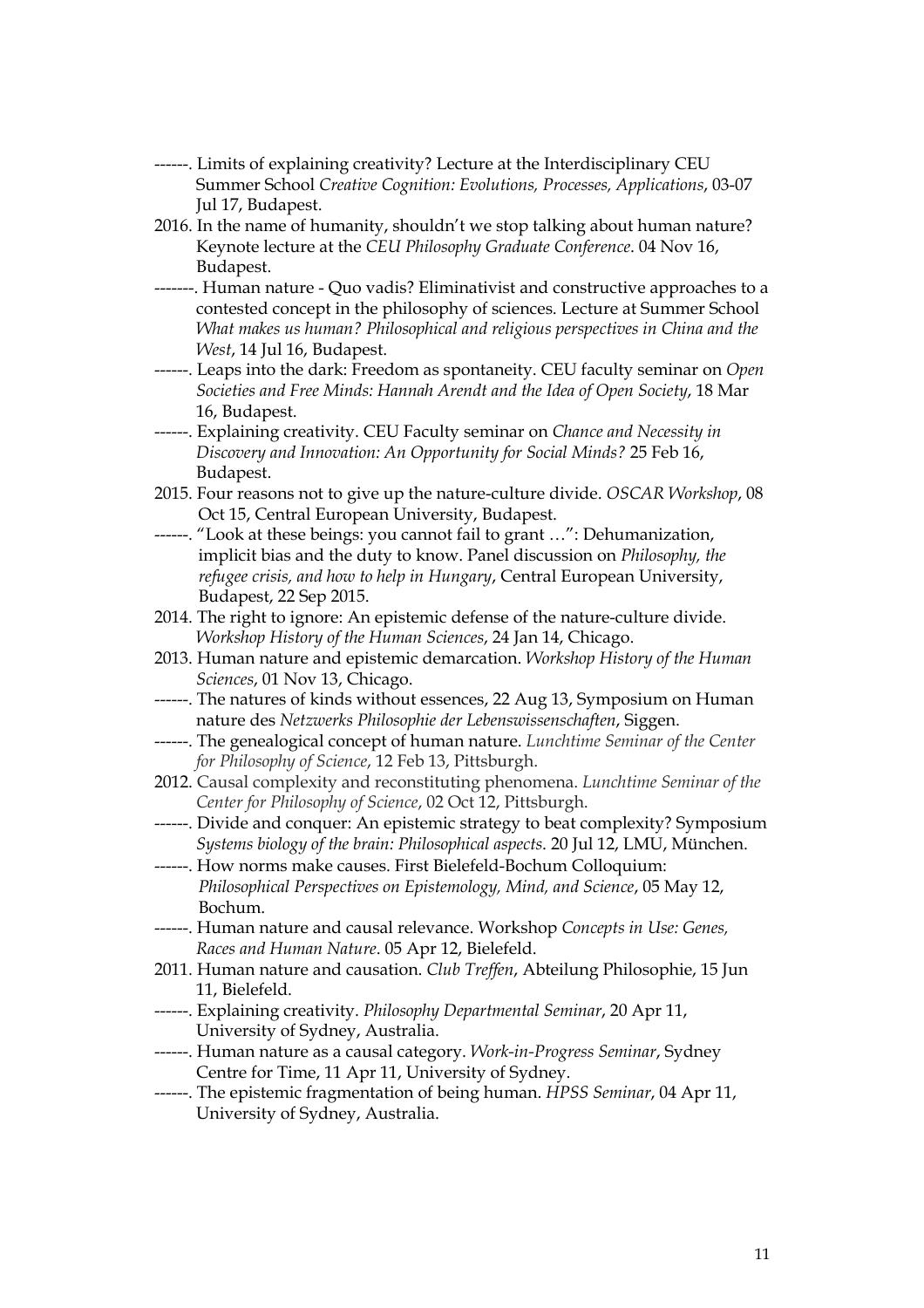- ------. Nature-Nurture. *SANU (Sydney – Australian National University) Workshop*, 11 Mar 11, University of Sydney.
- 2009. The innate-acquired distinction between science and society. ESF-ZiF-Bielefeld Conference *Science and Values: The Politicisation of Science*, 25-30 May 09, Bielefeld.
- ------. Nothing makes sense except in the light of evolution…: Evolution, social sciences, and the value of unification (together with Peter Weingart). Bielefeld-Paris Spring School *Science and Values*, 20-24 Apr 09, Bielefeld.
- ------. Differential reproduction as a model for cultural evolution. Workshop *Negotiating Identity: Objects and Methods of Reproduction in 20th Century Life Sciences*, 3 Apr 09, Exeter.
- ------. Not dead yet: The nature/nurture divide has survived the latest attacks. Workshop *The Tenacity of the Nature/Nurture Divide*, Max Planck Institute for the History of Science, 20-21 Mar 09, Berlin.
- 2008. Nature/Nurture: Eine mehrdeutige Dichotomie zwischen den Wissenschaften. Arbeitstreffen der Forschungsgruppe *Anthropologische Grundlagenforschung* der FEST, 11-12 Sep 08, Heidelberg.
- ------. Divide and conquer? The nature/nurture distinction in the social and behavioural sciences. *Graduate Meeting in the Philosophy of the Life Sciences*, 2- 6 Sep 08, Gorino Sullam.
- ------. Kulturelle Evolution. *Institut für Wissenschafts- und Technikforschung,* Universität Bielefeld, 22 Jan 08, Bielefeld.
- 2007. Kreativität/en Nichts Besonderes: Anmerkungen zur Geschichte und Philosophie der Kreativitätsidee. *Reihe Reflexe/ Reflexionen*, Kunstverein GRAZ e.V., 16 Dec 07, Regensburg.
- ------. Genetic determinism and the innate-acquired distinction. *Instituto de Invetigaciones Filosoficas*, Universidad Nacional Autónoma de México, 17 Oct 07, Mexico City.
- ------. Decoupling nature and culture: August Weismann and cultural inheritance. *Instituto de Invetigaciones Filosoficas*, Universidad Nacional Autónoma de México, 10 Oct 07, Mexico City.
- 2006. Coalition and opposition: Heredity, culture, and the boundaries of anthropology in the work of Alfred L. Kroeber. Workshop *Heredity in the Century of the Gene (A Cultural History of Heredity IV),* ESRC Research Centre for Genomics in Society University of Exeter and MPI for the History of Science in Berlin, 12 Dez 06, Exeter.
- ------. Der anthropologische Kulturbegriff im Kontext evolutionärer Debatten. *15. Studientag Wissenschaftsgeschichte 2006*. Max Planck Institute for the History of Science, 22 Apr 06, Berlin.
- 2004. Gene, Meme und der Vorwurf der Tautologie. *Doktorandenforum der Studienstiftung des deutschen Volkes*, 29 Nov 04, Wittenberg.
- 2001. Das Abwandern von Teilen der Ökologie-Bewegung in die Innerlichkeit: Ökologie und Esoterik/New Age. *AG Politische Ökologie der Heinrich Böll Stiftung*, 23 Apr 01, Kassel.

**Panel Discussions** (as participant, not as organizer)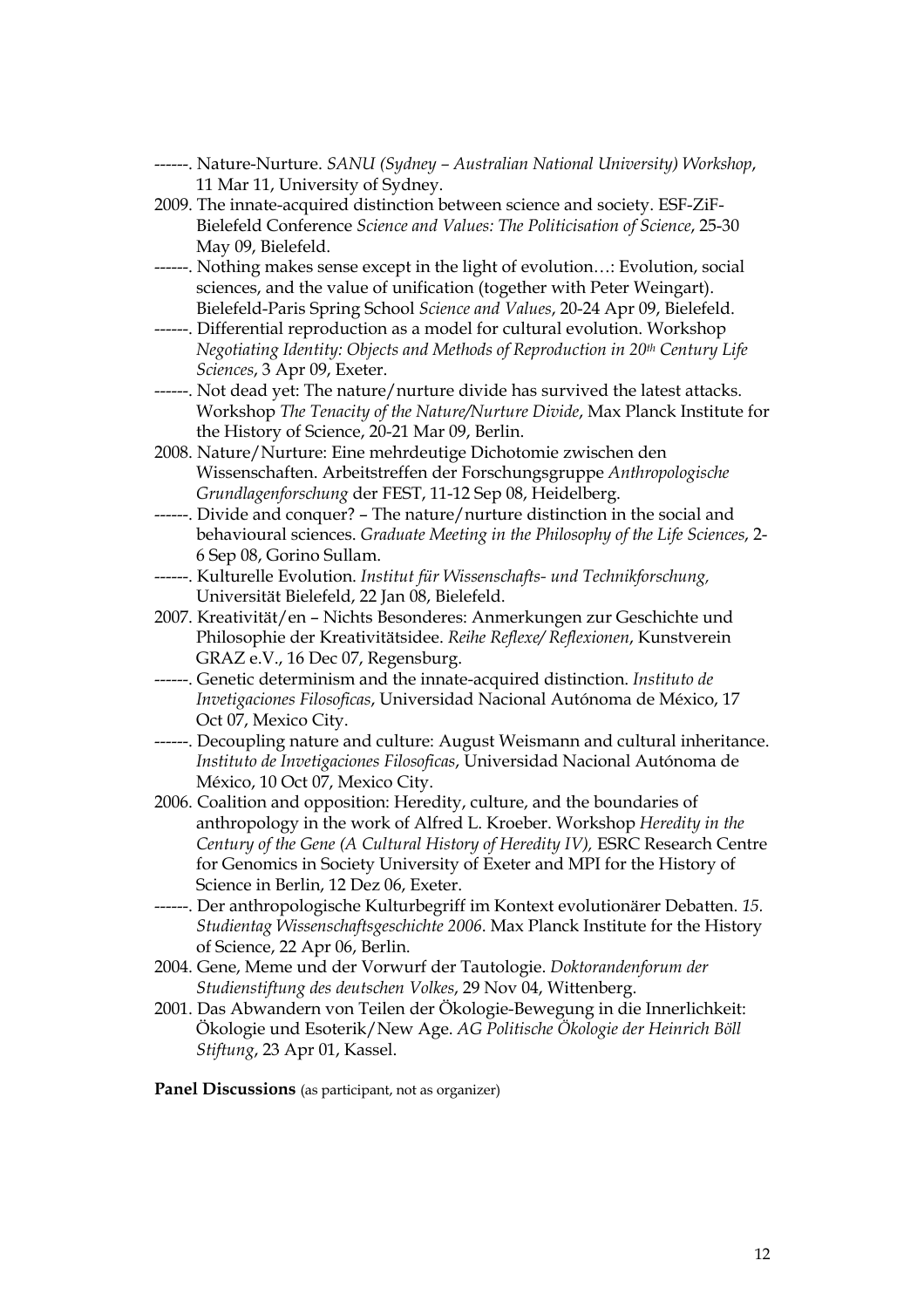- 2020. Das Eigene und das Fremde. Ein Einblick in die Mulitdisziplinarität der Central European University (CEU). *Wiener Vorlesung – Positionen einer Stadt,* nur online, Mai 2020, siehe: https://vorlesungen.wien.gv.at/site/
- 2019. University Histories and the Place of the University Today. *Junge Akademie* Event, CEU Vienna, 20 Nov 19, Vienna.
- 2019. Wissenschaft in Europa: Freiheit bedroht? *Lost Weekend*. May 09, 2019, Munich.
- 2017. Citizen Science, Research Data, Access to Knowledge, and Beyond. As part of the *Open Science Event*, CEU, 22 Nov 17, Budapest.
- ------. Bedrohtes Denken? (on political challenges of academic freedom), as part of the Kongress of the *Deutsche Gesellschaft für Philosophie*, 24-27 Sep 17, Berlin.
- ------. Crises of Political Communication: Misleading Public Speech and How to Deal With It, Central European University, 03 May 17, Budapest.

### **Podcasts and TV appearance**

- 2018. Interview on book *What's Left of Human Nature*, for the Podcast Channel *New Books in Philosophy*, by C. Figdor, 11 Dec 18, to be published Jan 2019.
- 2017. Podcast *How we are Human*, a discussion with me and students from the 2017 ToPHSS course, directed and compiled by Magdalena Smieszek.
- 2012. Interview in *Zündfunk Generator* "Is this real life? Wie kulturelle Massenphänomene im Netz funktionieren", by Ch. Schiffer, 07 Oct 12, Bayrischer Rundfunk.
- 2012 Interview in *Campus & Karriere* "Forschen und Lehren auf Zeit", 16 Feb 12, Deutschlandfunk.
- 2010 Interview in *Hertz 87,9 Campusradio Bielefeld "Was ist Glück?"*, 15 May 10.
- 2009 Live TV panel discussion *Scobel*: Thema Evolution und Fortschritt, by G. Scobel, 3SAT, 08 Oct 09, Mainz.

### **Comments**

- 2012. Attributing causal responsibility and costs-or-benefits to individuals: Comment on L. Meyer and P. Sanklecha "Individual contributions to climate justice", Conference on *Global Justice and International Law*, 27-29 Sep 2012, Georgia State University, Atlanta
- 2011. Same same but different: Comment on Sarah F. Brosnan "The Evolutionary Foundations of Moral Behavior", *ZiF Conference Neuroscience, Ethics, and the Philosophy of Mind*, 11 May 11, Bielefeld
- 2009. The dark slate: Comment on Kenneth Schaffner, *ESF Workshop: Explanation, Confirmation, and Prediction in Biology and Medicine*, University of Konstanz, 02-04 Oct 09, Konstanz.
- 2003. Kreativität und Darwinismus. *Kommentar im Rahmen eines Seminars*, Freie Universität Berlin, 26 Jun 03, Berlin.

#### **Talks on Women in Philosophy**

2016. How to excel in philosophy: Raw talent and exclusion mechanisms, Workshop *Scientific Pluralism and Epistemic Relativism*, 19 Feb 2016, Budapest.